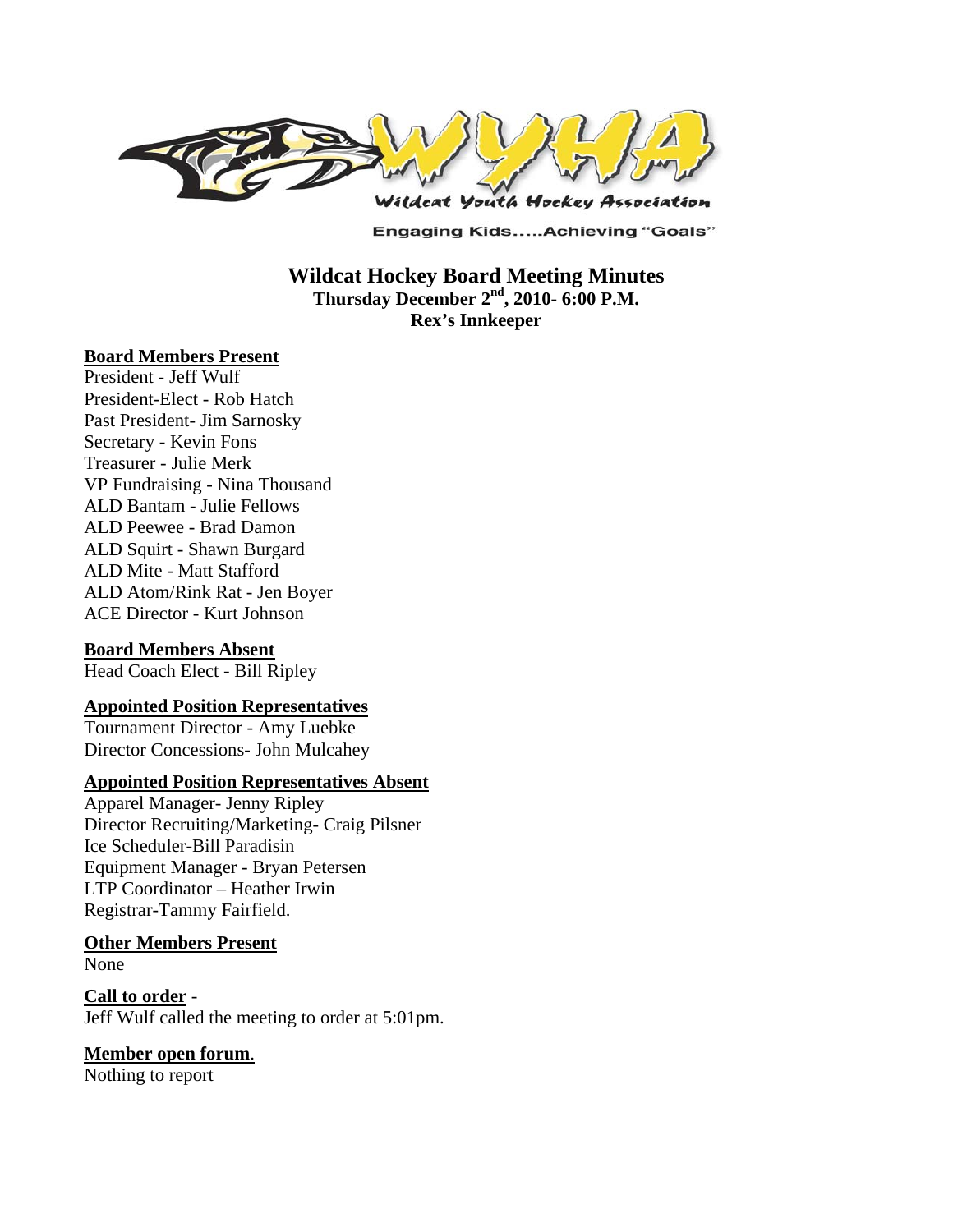### **Approval of prior meeting minutes**.

Rob Hatch made a motion to approve the November meeting minutes, Nina Thousand seconded. Motion carried unanimously.

Brad Damon made a motion to approve the Special November meeting minutes, Jen Boyer seconded. Motion carried unanimously.

## **Approval of agenda**

Nina Thousand made a motion to approve the agenda with changes, Jen Boyer seconded. Motion carried unanimously.

# **Approval of bills –**

Julie Fellows made a motion to approve the bills except for the Glen Bosted Foundation verification, and the WDIR pledge payment pending the signed user agreement and the bleacher invoice from WDIR, Jen Boyer seconded. Motion carried unanimously.

## **Reports:**

**Treasurer:**  Reviewed Current Statements.

**LTP:**  Nothing to report

**Atom/Rink Rat:**  Nothing to report

**Mite ALD :.**  Nothing to report.

**Squirt ALD:**  Nothing to report.

**Pee Wee :**  Nothing to report.

**Bantam:**  Nothing to report.

**Equipment :**  Nothing to report.

### **Fundraising:**

The sample of the directory is complete and being proofed. The wreath fundraiser is complete and raised \$996 for individual skaters.

# **Apparel:**

Nothing to report.

**Registrar-**Nothing to report.

**Ice scheduler-**Nothing to report.

### **Tournament Director:**

Tournament fees being charged to teams cover the cost of the Ice and Referees Tournament Sponsors cover the remaining costs of the Tournament. Fundraising opportunities include the raffle, concessions, tournament program ads, etc.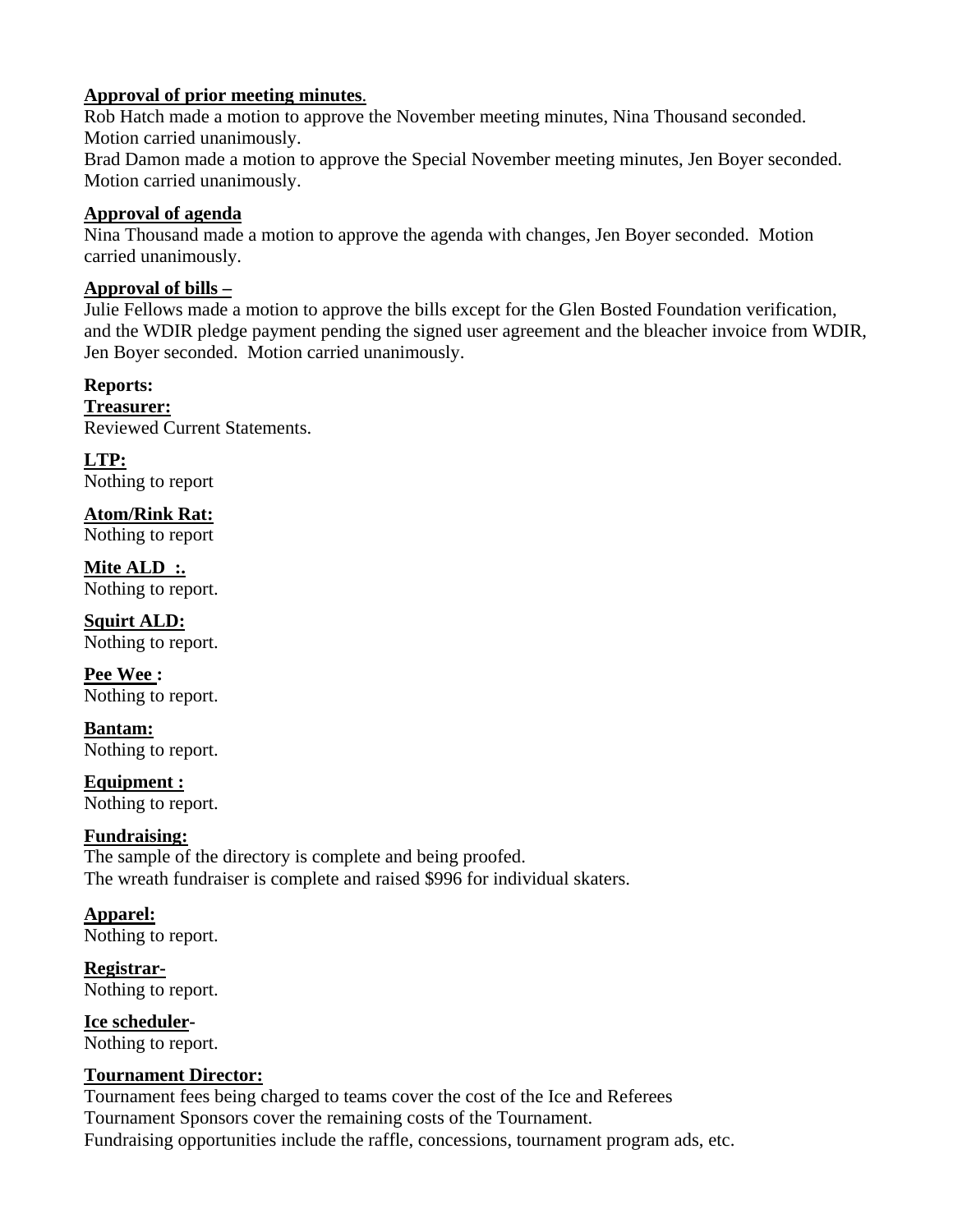### **Marketing Director:**

Nothing to report

**Ace Director:**  Nothing to report

**Director of Concessions:** Nothing to report.

### **Old Business:**

Rink Concession and User Agreement Still waiting on signed copy from WDIR

### **New Business:**

Locker Room Policy ALD's to reinforce the policy with the team Managers.

Policy For Student Coaches

Jim Sarnosky made a motion to adopt the Student Coach Policy, Rob Hatch Seconded. Motion Passed unanimously.

### Learn To Play Session 2

There are around 50 skaters for session 2. Kurt Johnson will work on a proposal to insure we have enough coaches on the ice at all times (Capital Skating school, coaches, student coaches, skater to coach ratio, etc.)

### Coaches Evaluations

Kurt Johnson will review and send out this month to be completed and returned by the second week of January.

### Open Board Positions for 2012

- President Elect
- VP of Fundraising
- Secretary
- Squirt ALD
- Bantam ALD
- Atom / LTP ALD
- Equipment Manager
- Apparel Manager
- Concessions Director
- Ice Scheduler
- Tournament Director

### Awards Banquet and Annual Meeting

Amy Luebke will Book the Waunakee High School Auditorium for the End of year Awards Banquet Sunday April  $10^{th}$ , 2012.

Amy Luebke will book a room for the Annual Meeting Wednesday April 20<sup>th</sup>, 2012. Need to form a subcommittee for planning these two events.